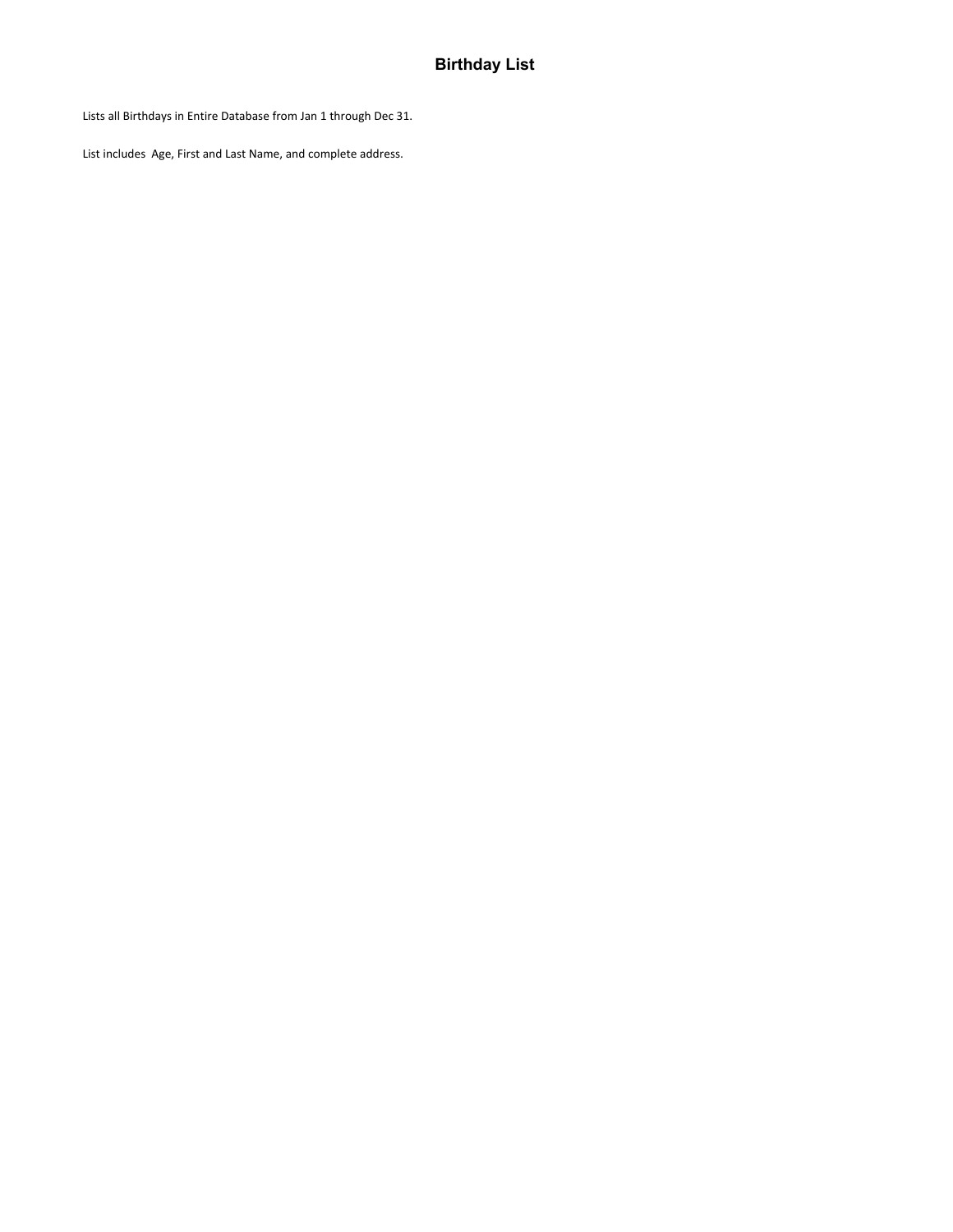| Month<br>Date | Age | Name            | Address                                   | 1/14/16 | 2:33:45PM |
|---------------|-----|-----------------|-------------------------------------------|---------|-----------|
| January       |     |                 |                                           |         |           |
| 01/01         | 65  | Peter Scocca    | 18 Limoli Lane. Scottsdale AZ 85259       |         |           |
| 01/04         | 61  | Kevin Taylor    | 426 Rosecrans. Manhattan Beach CA 90266   |         |           |
| 01/04         | 61  | Kevin Taylor    | 2456 Ne 27th Ave, Ft. Lauderdale FL 33305 |         |           |
| 01/05         | 77  | Susan Able      | 1255 East Apple St, Los Altos CA 94022    |         |           |
| 01/06         | 18  | Sharon Chase    | 939 Victor Street. Torrance CA 90503      |         |           |
| 01/15         | 24  | Linda Mathis    | 11 Nathaniel Road, Barrington RI 02806    |         |           |
| 01/17         | 59. | Celeste Pauwels | 426 Rosecrans, Manhattan Beach CA 90266   |         |           |
| 01/23         | 28  | Kathy Smith     | 3838 Century Blvd., Menlo Park CA 94025   |         |           |
|               |     |                 |                                           |         |           |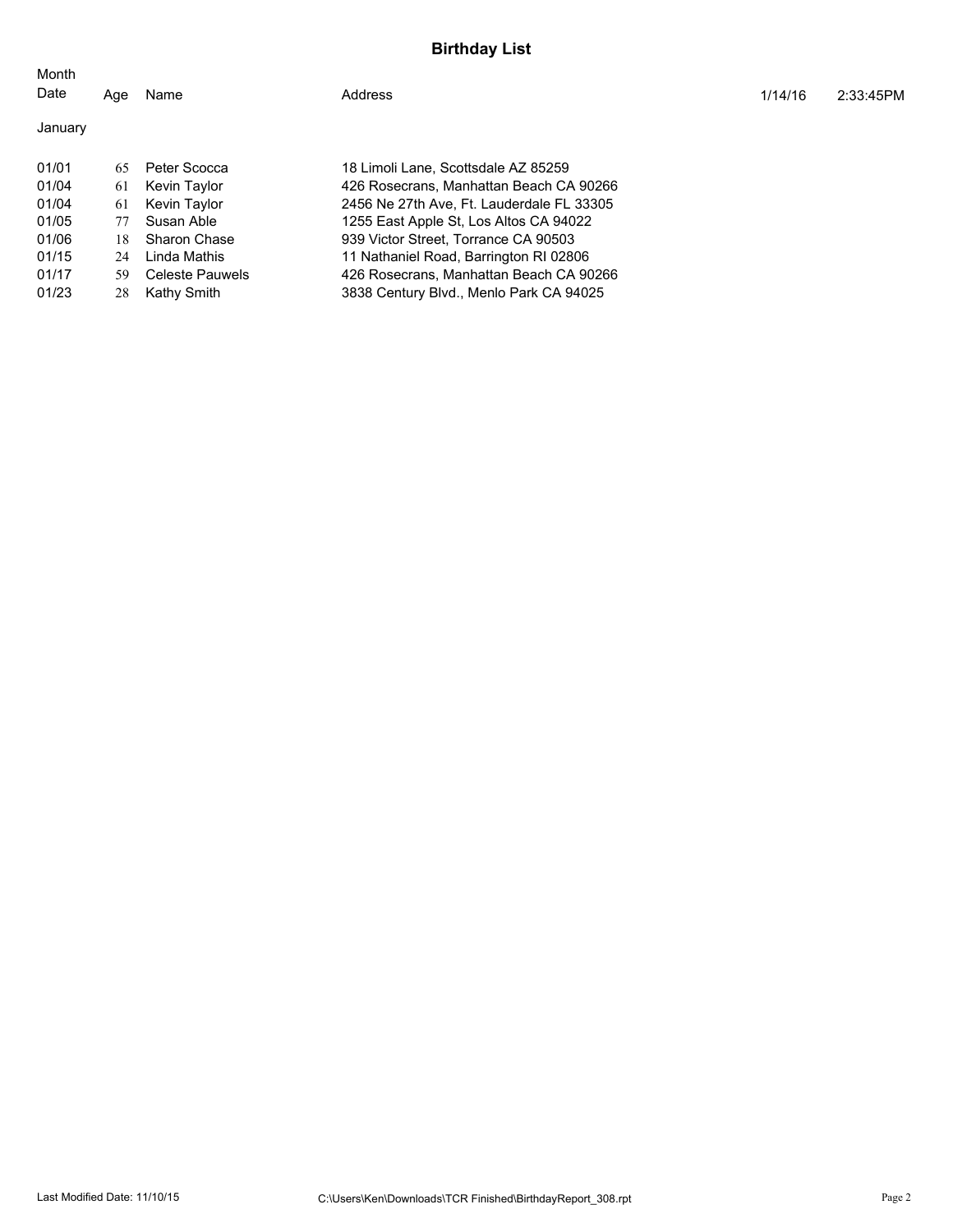| 2:33:45PM |
|-----------|
|           |
|           |
|           |
|           |
|           |
|           |
|           |
|           |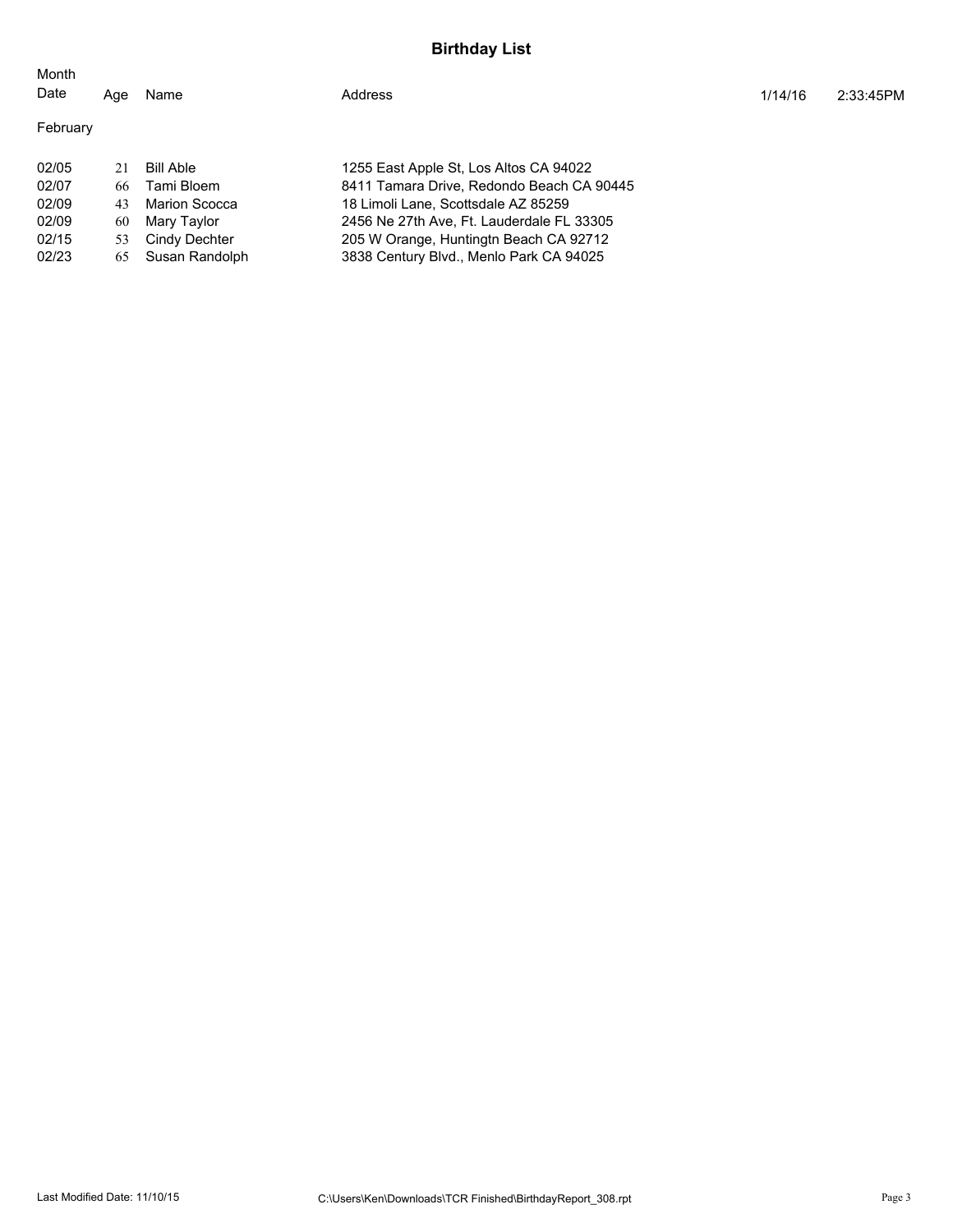| Month<br>Date | Aqe | Name             | Address                                   | 1/14/16 | 2:33:45PM |
|---------------|-----|------------------|-------------------------------------------|---------|-----------|
| March         |     |                  |                                           |         |           |
| 03/03         | 52. | Janet Louchheim  | Menlo Park CA 94025                       |         |           |
| 03/10         | 23  | Mary Dechter     | 205 W Orange, Huntingtn Beach CA 92712    |         |           |
| 03/17         | 69  | Judy Johnson     | 15834 40th Lane South, Seattle WA 98188   |         |           |
| 03/17         | 30  | Janet Tiggs      | 4315 Sutro Ave, Los Angeles CA 90008      |         |           |
| 03/29         | 51  | Robert Louchheim | Menlo Park CA 94025                       |         |           |
| 03/29         | 25  | Hanna Matthews   | 2682 Walnut Ave, Manhattan Beach CA 90266 |         |           |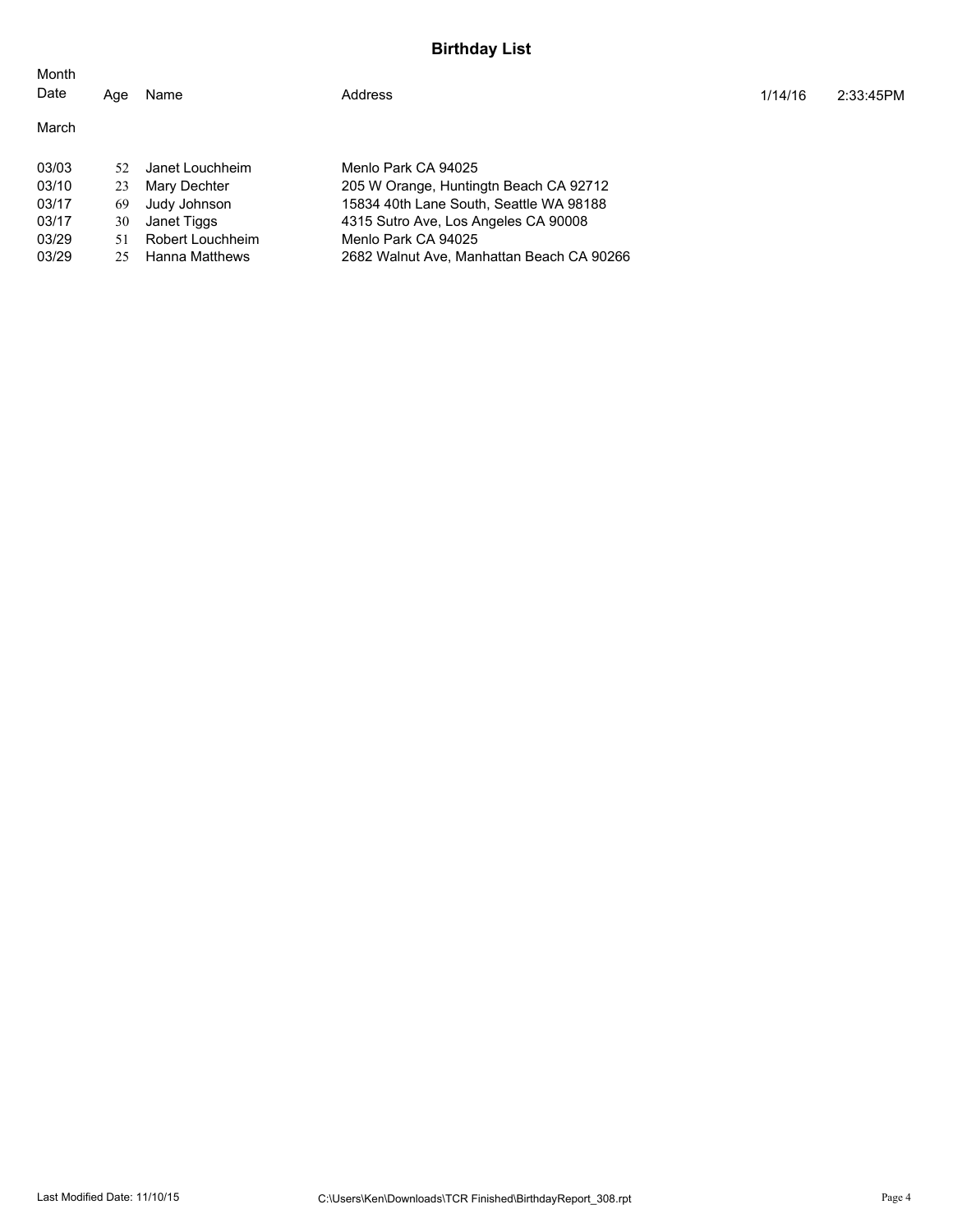| Month<br>Date | Age | Name                | Address                                        | 1/14/16 | 2:33:45PM |
|---------------|-----|---------------------|------------------------------------------------|---------|-----------|
| April         |     |                     |                                                |         |           |
| 04/04         | 30  | Betty Randolph      | 3838 Century Blvd., Menlo Park CA 94025        |         |           |
| 04/14         | 64  | Edward Anderson     | 5822 South Semoran Blvd., Orlando FL 32822     |         |           |
| 04/15         | 73  | Mary Young          | 5678 Menlo Avenue, Menlo Park CA 94025         |         |           |
| 04/16         | 33  | Seth Widdowson      | 9251 N. Vicksburg Park Ct., Charlotte NC 28226 |         |           |
| 04/18         | 55  | <b>Brad Dechter</b> | 205 W Orange, Huntingth Beach CA 92712         |         |           |
| 04/20         | 65  | David McCarthy      | 2520 Alma Ave., Manhattan Beach CA 90266       |         |           |
| 04/23         | 77  | Ken Able            | 1255 East Apple St. Los Altos CA 94022         |         |           |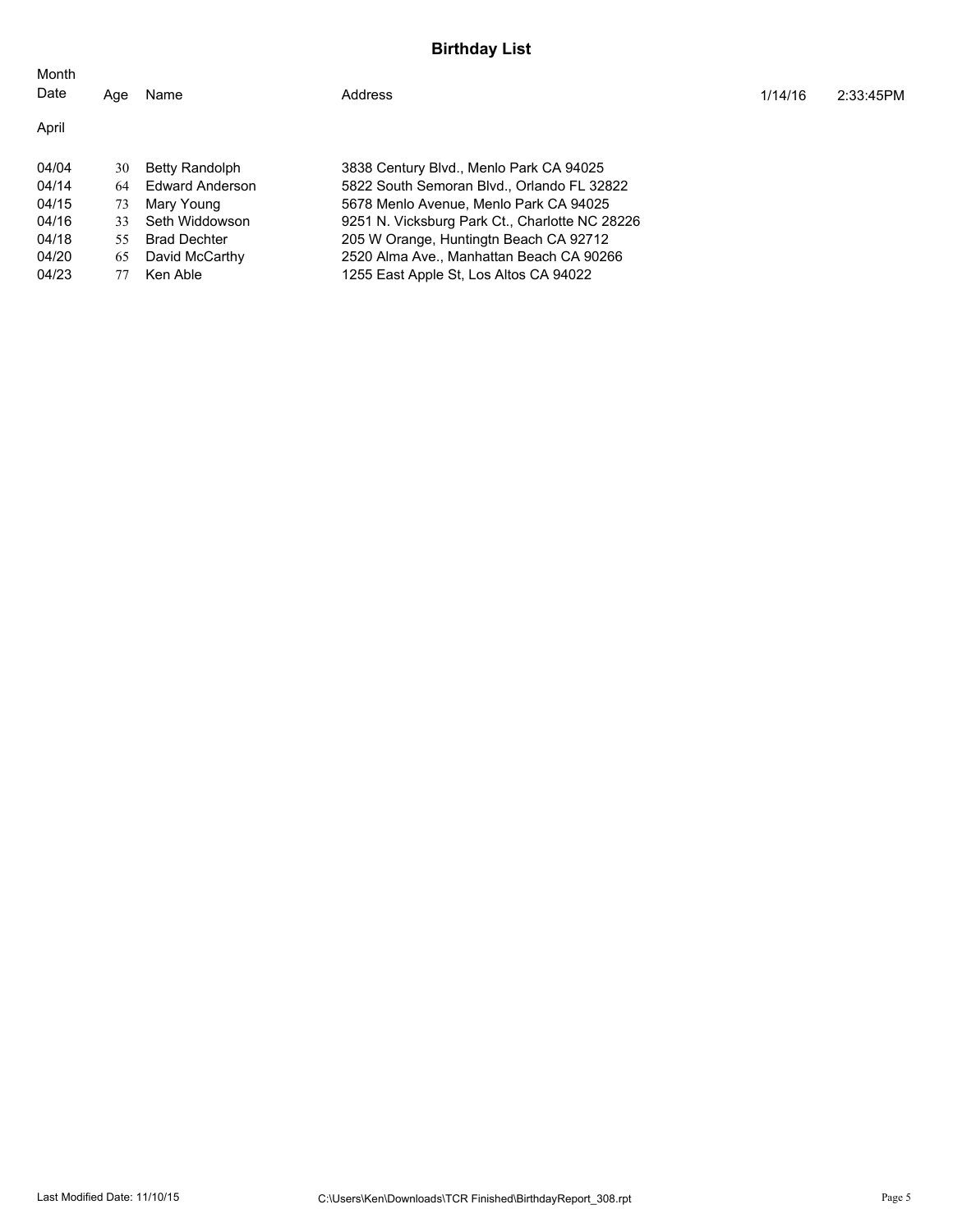| Month<br>Date | Age | Name                    | Address                                        | 1/14/16 | 2:33:45PM |
|---------------|-----|-------------------------|------------------------------------------------|---------|-----------|
| May           |     |                         |                                                |         |           |
| 05/04         | 56  | Greg Johnson            | 205 W Orange, Huntingth Beach CA 92712         |         |           |
| 05/04         | 56  | Greg Johnson            | 1245 Menlo Avenue, Menlo Park CA 94025         |         |           |
| 05/05         | 83  | Jeff Sikes              | 23 N. Wales St., Bloomfield Hills MI 48011     |         |           |
| 05/07         | 67  | James Bloem             | 8411 Tamara Drive, Redondo Beach CA 90445      |         |           |
| 05/10         | 53  | <b>Steve Mathis</b>     | 11 Nathaniel Road, Barrington RI 02806         |         |           |
| 05/15         | 63  | Elizabeth Anderson      | 5822 South Semoran Blvd., Orlando FL 32822     |         |           |
| 05/15         | 75  | William Young           | 5678 Menlo Avenue, Menlo Park CA 94025         |         |           |
| 05/17         | 85  | <b>Matthew Thrasher</b> | 6116 Commanche Drive, Huntingth Beach CA 90266 |         |           |
| 05/19         | 43  | Herb Chase              | 939 Victor Street, Torrance CA 90503           |         |           |
| 05/25         | 24  | Mary McGrath            | 224 17th Place, Manhattan Beach CA 90266       |         |           |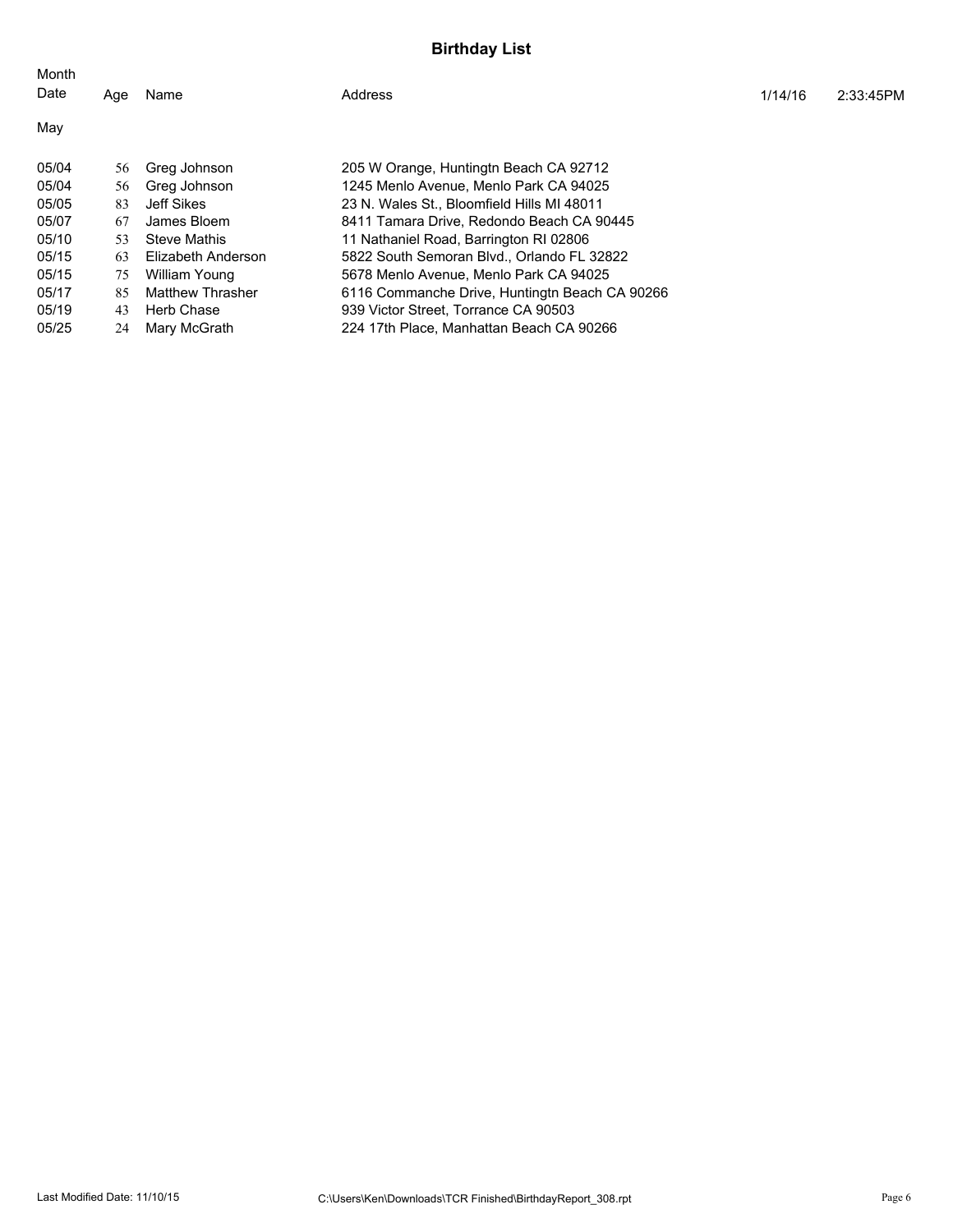| Age | Name              | Address                                   | 1/14/16 | 2:33:45PM |
|-----|-------------------|-------------------------------------------|---------|-----------|
|     |                   |                                           |         |           |
| 72  | William Gilmore   | 15834 40th Lane South. Seattle WA 98188   |         |           |
| 72  | William Gilmore   | 15834 40th Lane South, Seattle WA 98188   |         |           |
| 76  | Kendra Slope      | 515 23rd Street. Manhattan Beach CA 90266 |         |           |
| 72  | Dorthy Sampson    | 123 136th Place, #201, Hawthorne CA 90250 |         |           |
| 22. | Linda Dechter     | 205 W Orange, Huntingth Beach CA 92712    |         |           |
| 31  | <b>Beth Tiggs</b> | 4315 Sutro Ave, Los Angeles CA 90008      |         |           |
| 63  | Susan McCarthy    | 2520 Alma Ave., Manhattan Beach CA 90266  |         |           |
| 64  | Samuel Randolph   | 3838 Century Blvd., Menlo Park CA 94025   |         |           |
|     |                   |                                           |         |           |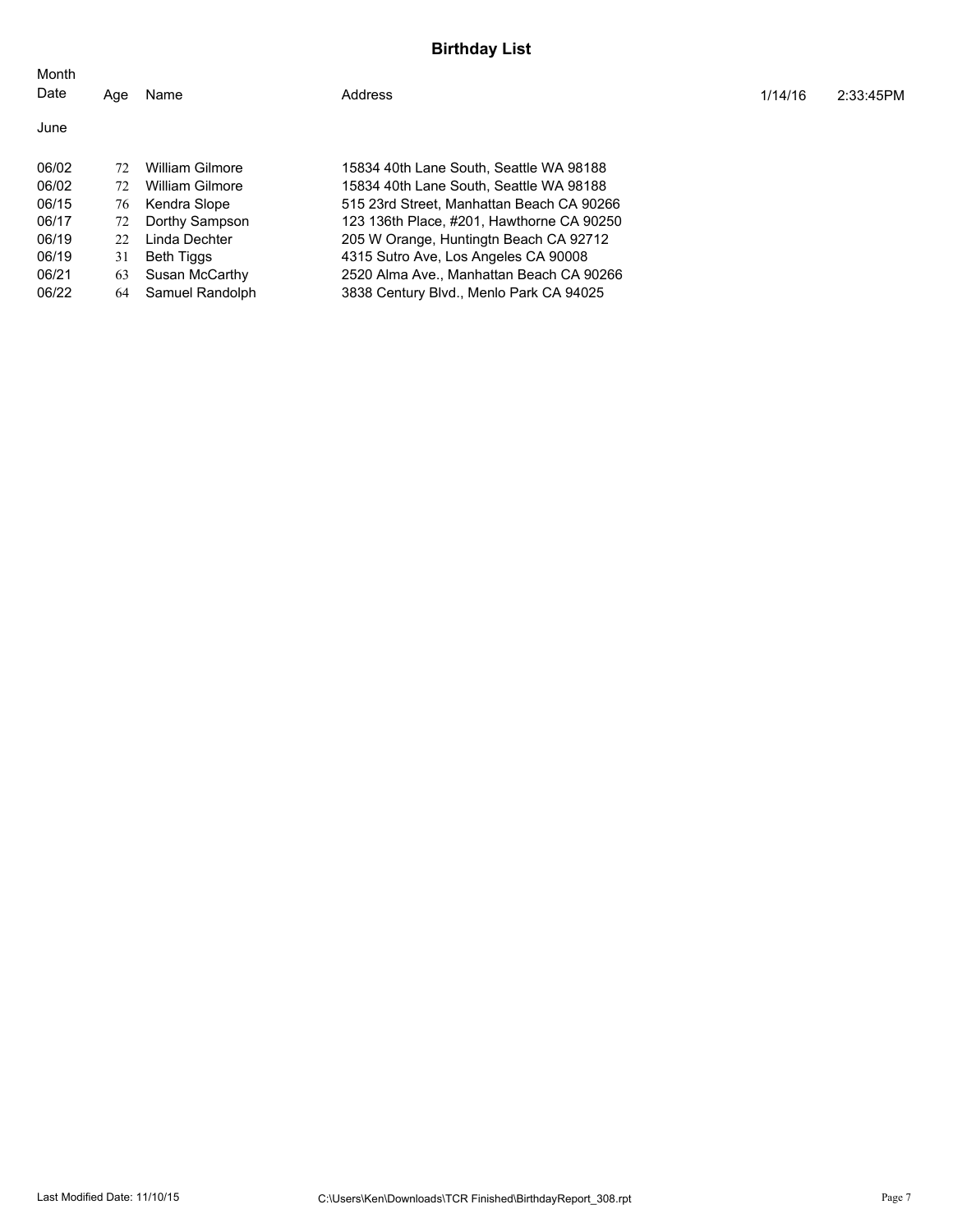| Month<br>Date           | Aqe            | Name                                        | Address                                                                                                                      | 1/14/16 | 2:33:45PM |
|-------------------------|----------------|---------------------------------------------|------------------------------------------------------------------------------------------------------------------------------|---------|-----------|
| July                    |                |                                             |                                                                                                                              |         |           |
| 07/03<br>07/08<br>07/25 | 51<br>82<br>40 | Wendy Mathis<br>Mariann Sikes<br>Fern Chase | 11 Nathaniel Road, Barrington RI 02806<br>23 N. Wales St., Bloomfield Hills MI 48011<br>939 Victor Street, Torrance CA 90503 |         |           |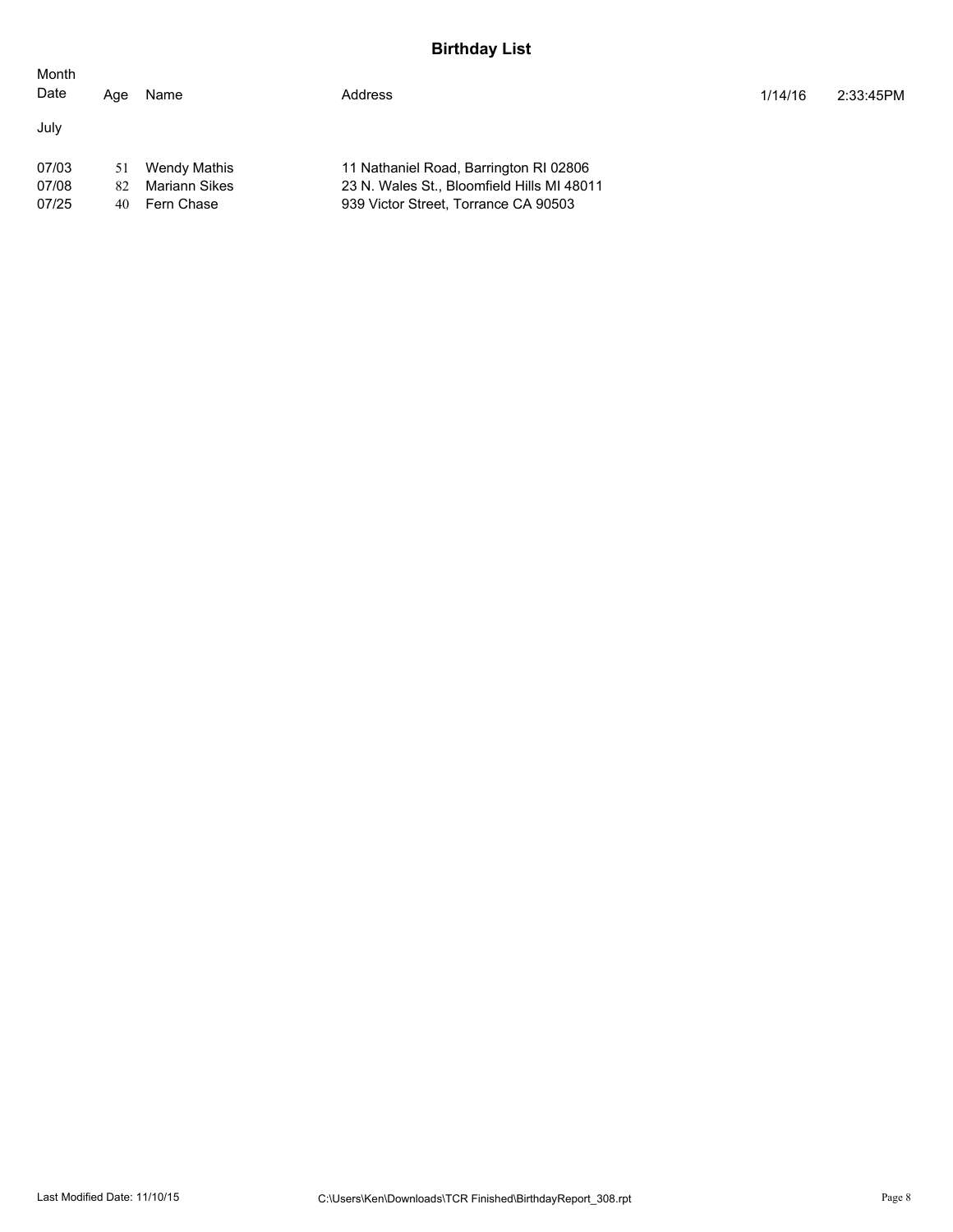| Month<br>Date  | Age      | Name                            | Address                                                                                     | 1/14/16 | 2:33:45PM |
|----------------|----------|---------------------------------|---------------------------------------------------------------------------------------------|---------|-----------|
| August         |          |                                 |                                                                                             |         |           |
| 08/25<br>08/28 | 79<br>24 | Roger Slope<br>Hannah Widdowson | 515 23rd Street, Manhattan Beach CA 90266<br>9251 N. Vicksburg Park Ct., Charlotte NC 28226 |         |           |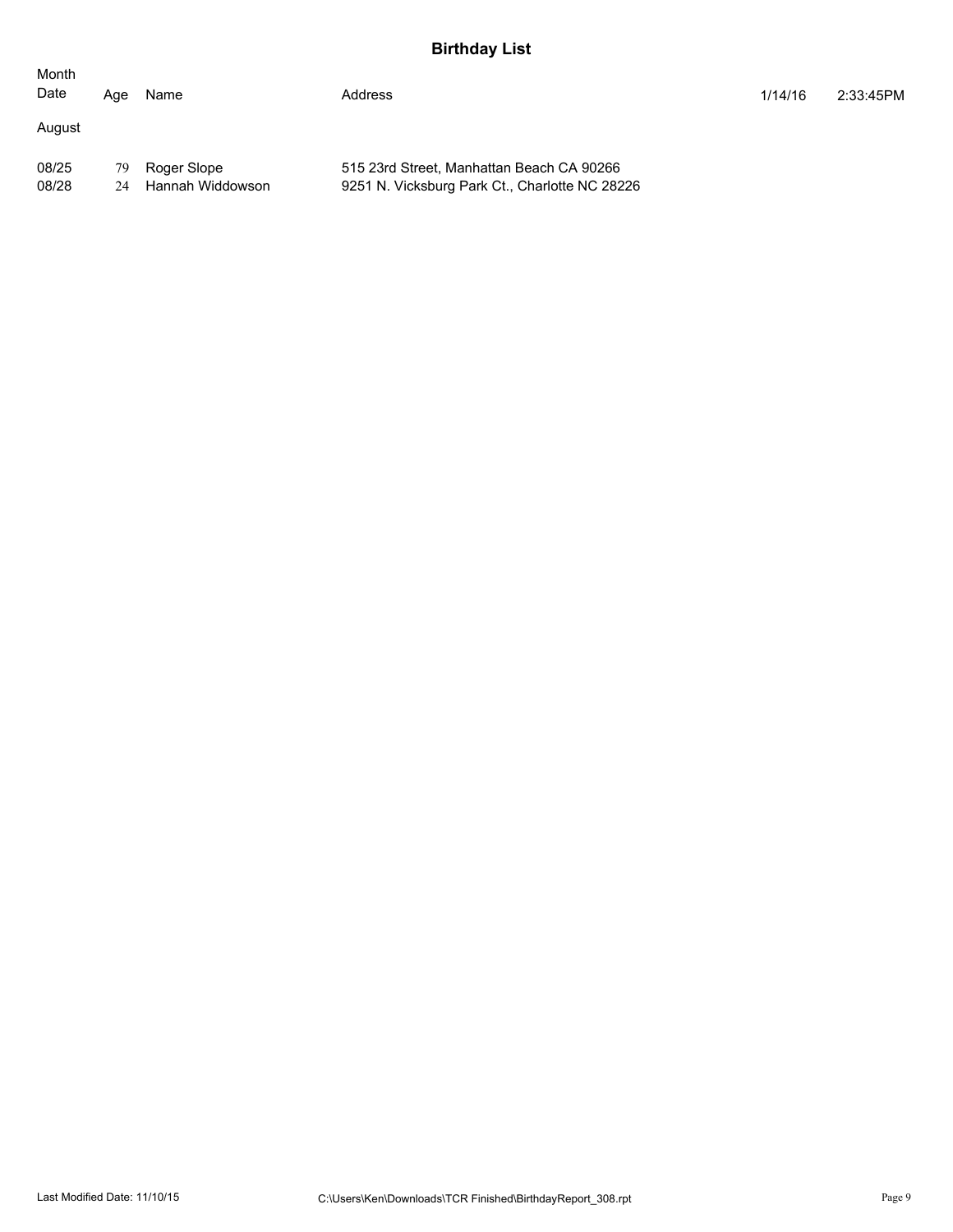| Month<br>Date  | Age       | Name                          | Address                                                                             | 1/14/16 | 2:33:45PM |  |  |  |
|----------------|-----------|-------------------------------|-------------------------------------------------------------------------------------|---------|-----------|--|--|--|
|                | September |                               |                                                                                     |         |           |  |  |  |
| 09/23<br>09/26 | 52.<br>45 | Susan McGrath<br>Lillian Boyd | 224 17th Place, Manhattan Beach CA 90266<br>2117 Camino Del Sol, Fullerton CA 92330 |         |           |  |  |  |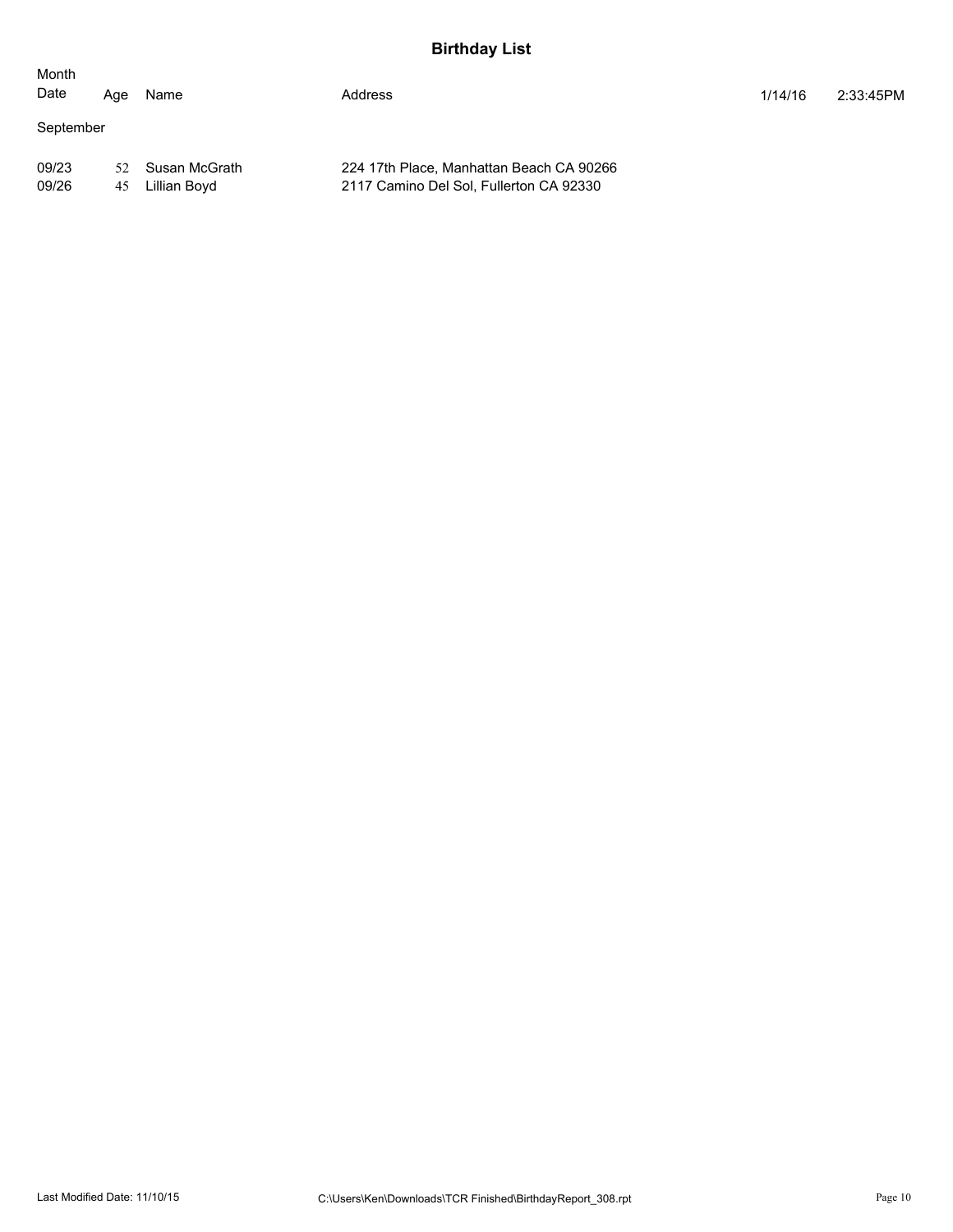| Month<br>Date           | Age            | Name                                                | Address                                                                                                                          | 1/14/16 | 2:33:45PM |
|-------------------------|----------------|-----------------------------------------------------|----------------------------------------------------------------------------------------------------------------------------------|---------|-----------|
| October                 |                |                                                     |                                                                                                                                  |         |           |
| 10/01<br>10/11<br>10/11 | 53<br>25<br>25 | Michael McGrath<br>Johnathan Boyd<br>Johnathan Boyd | 224 17th Place, Manhattan Beach CA 90266<br>2682 Walnut Ave, Manhattan Beach CA 90266<br>2117 Camino Del Sol, Fullerton CA 92330 |         |           |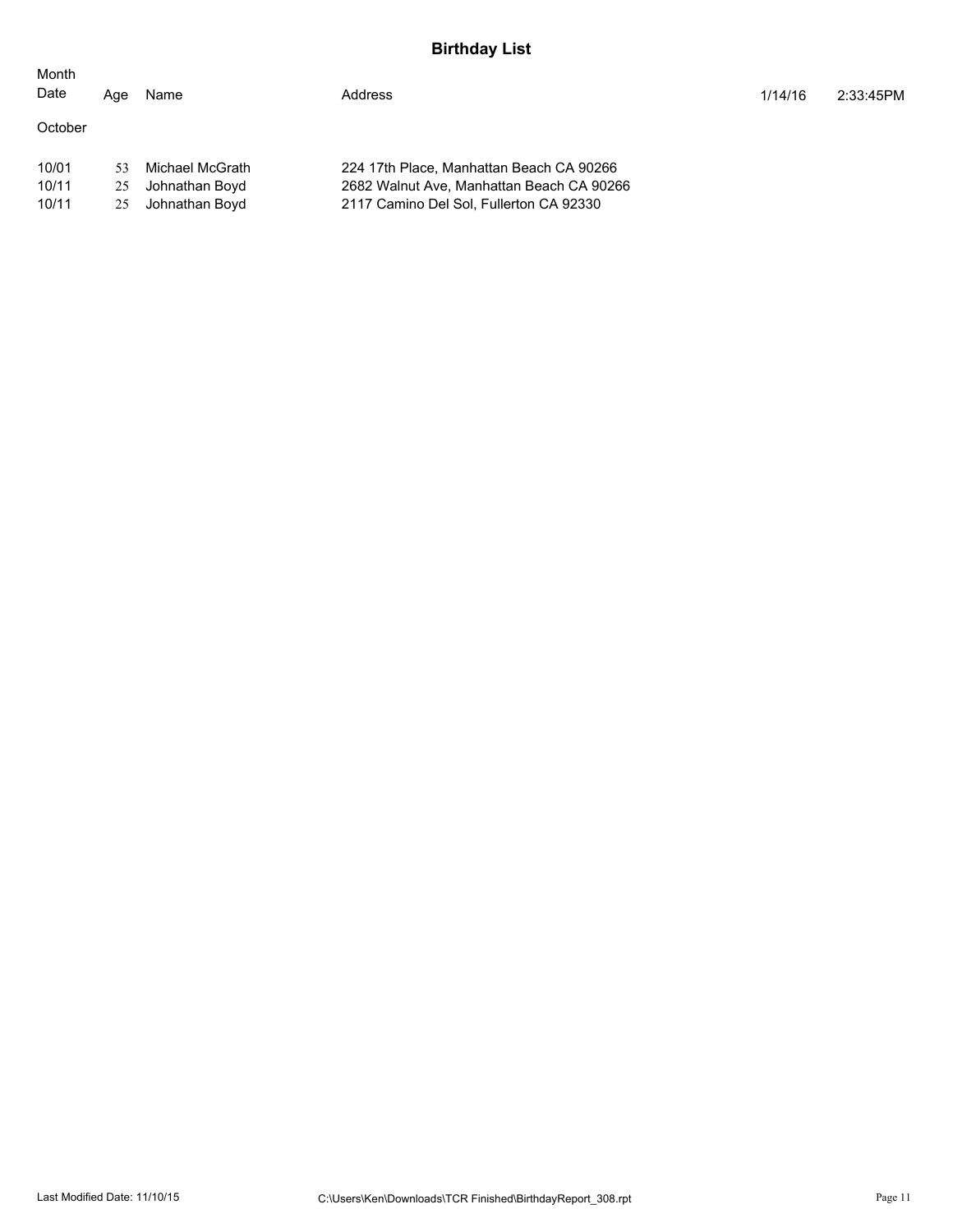| Month<br>Date | Age | Name             | Address                                   | 1/14/16 | 2:33:45PM |
|---------------|-----|------------------|-------------------------------------------|---------|-----------|
| November      |     |                  |                                           |         |           |
|               |     |                  |                                           |         |           |
| 11/07         | 78  | Kenneth Jonker   | 1255 East Apple St. Los Altos CA 94022    |         |           |
| 11/07         | 78  | Kenneth Jonker   | 10564 E. Raintree Dr. Scottsdale AZ 85255 |         |           |
| 11/08         | 53  | Jennifer Johnson | 205 W Orange, Huntingth Beach CA 92712    |         |           |
| 11/08         | 53  | Jennifer Johnson | 1245 Menlo Avenue, Menlo Park CA 94025    |         |           |
| 11/20         | 56  | Hazel Tiggs      | 4315 Sutro Ave, Los Angeles CA 90008      |         |           |
|               |     |                  |                                           |         |           |